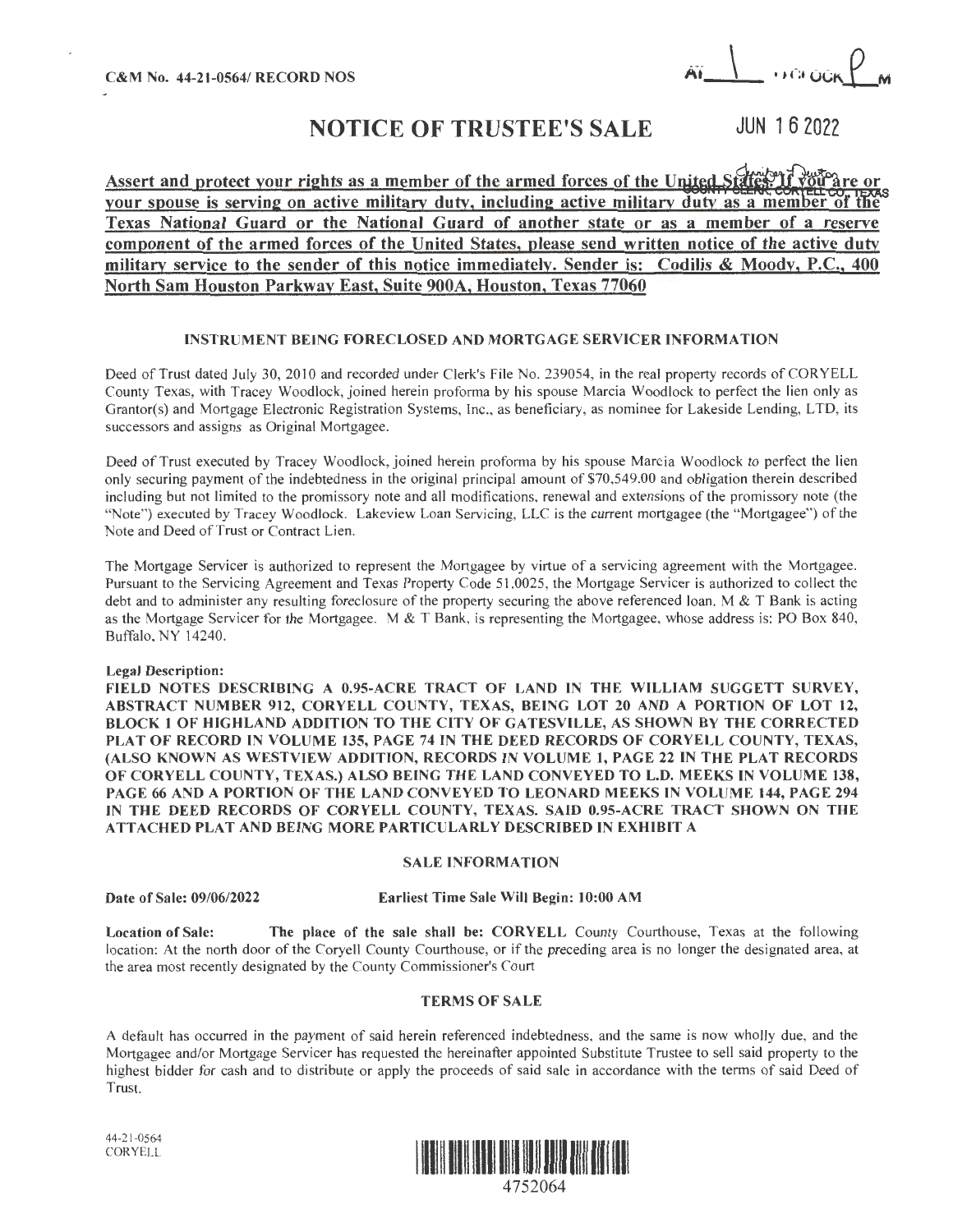The Sale will be conducted as a public auction to the highest bidder for cash, except that Mortgagee's bid may be by credit -against the indebtedness secured by the lien of the Deed of Trust. Pursuant to the Deed of Trust, the mortgagee has the right to direct the Trustee to sell the property in one or more parcels and/or to sell all or only part oftbe property. **Pursuant**  to Section 51.009 of the Texas Property Code, the Property will be sold in "AS IS," "WHERE IS" condition, without **any express or implied warranties, except as to the warranties of title, if any, provided for under the Deed of Trust.** 

The sale **will** begin at the earliest time stated above, or within three (3) hours after that time. If the sale is set aside for any reason, the Purchaser at the sale shall be entitled only to a return of the funds paid. The Purchaser shall have no further recourse against the Mortgagor, the Mortgagee or the Mortgagee's attorney.

The address for the Substitute Trustee for purposes of Section 51.0075(e) of the Texas Property Code is: Codilis & Moody, P.C. 400 N. Sam Houston Pkwy E, Suite 900A Houston, TX 77060 (281) 925-5200

Brenda Wiggs Donna Stockman, David Stockman, Guy Wiggs, Kristopher Holub, Michelle Schwartz<del>, Kathy Arringt</del>on, Maryna Danielian, Amy Ortiz, Aarti Patel, Beatriz Sanchez, Cecil Kester, David Ackel, Dylan Ruiz, Erika Aguirre, Garrett Sanders, Stacey Sanders, Violet Nunez, Janet Pinder, Thomas Delaney, Danya Gladney, Aaron Demuth, Codilis & Moody, P.C., or Auction.com, as Substitute Trustee

STATE OF TEXAS COUNTY OF *larker* 

Before me, the undersigned Notary Public, on this day personally appeared  $\sqrt{2}$ na Stack **Frack** as Substitute Trustee, known to me or proved to me through a valid State driver's license or other official identification described as *Personal Knowledge,* to be the person whose name is subscribed to the foregoing instrument and acknowledge to me that he/she executed the same for the purposes and consideration therein expressed.

Given under my hand seal of office this  $1.15$  day of  $\overline{J}$   $\overline{J}$   $\overline{J}$   $\overline{J}$   $\overline{J}$   $\overline{J}$   $\overline{J}$   $\overline{J}$   $\overline{J}$   $\overline{J}$   $\overline{J}$   $\overline{J}$   $\overline{J}$   $\overline{J}$   $\overline{J}$   $\overline{J}$   $\overline{J}$   $\overline{J}$   $\overline{$ 

Notary Public David  $\ell$